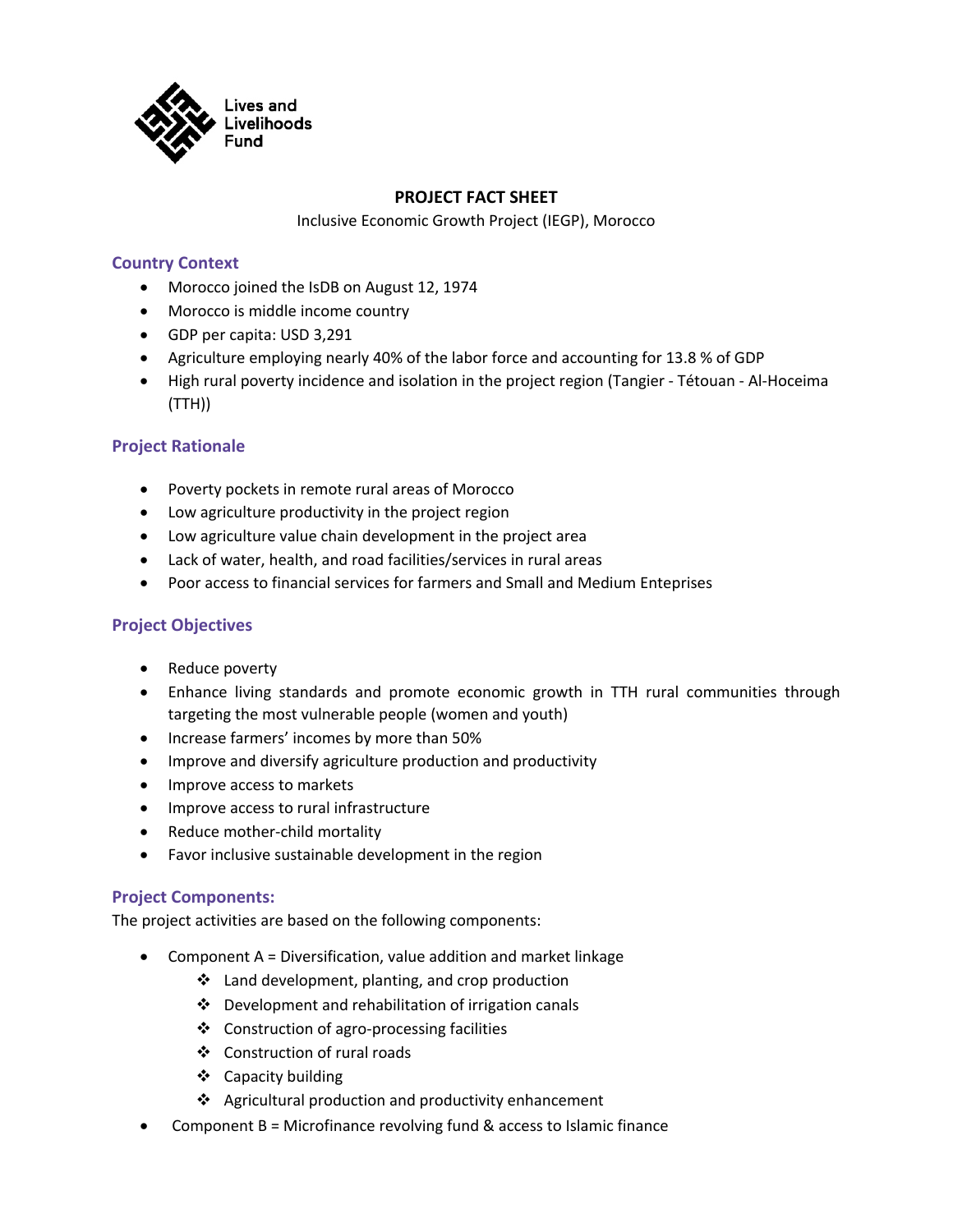

- Component C = Project management and coordination (including operations cost, design and supervision consultancies and project technical and financial audit)
- Component D = Rural public services (health, water)
- Component E = Economic empowerment of rural communities through provision of microfinance fund and capacity building for farmers, their apex organizations, and rural cooperatives

# **Key project information**

- Total Project Cost: US\$ 112.36 million
- Total sDB Finance: US\$ 93.78 million
- Government of Morocco Finance: US\$ 18.58 million
- Project Location: Tanger Tetouan Al Houceima Region (TTH)
- Project Approval Date: December 2016
- Date signed: 06/04/2019
- Effective Date: 07/10/2019
- Date of first disbursement: 30/04/2020
- Project implementation period: 5 years

### **Expected Outcomes**

- Increased farmers income by more than 50%
- Increase the number of people having access to potable water by 100% in the project sites
- Increase the number of rural poor having access to health services by 50%
- Increase the childbirth attendance by 30%

### **Benefits and impact**

- Reduce number of households in the project site living below the poverty line in the TTH Region by 50%
- 139,000 tons of olive oil produced and marketed per annum
- More than 35,000 tons of agricultural produce (fruits and vegetable) produced per year
- 1634ha of land planted with grapes, avocado, peanut, figs, cactus & medicinal plants
- 8 olive oil mills and 1 olive pickling plant constructed and equipped
- 44 km of irrigation canal constructed
- 160 km of rural roads constructed
- More 27 health clinics upgraded and equipped
- 70 housing units for health workers rehabilitated
- More than 97,000 individuals having access to clean and safe drinking water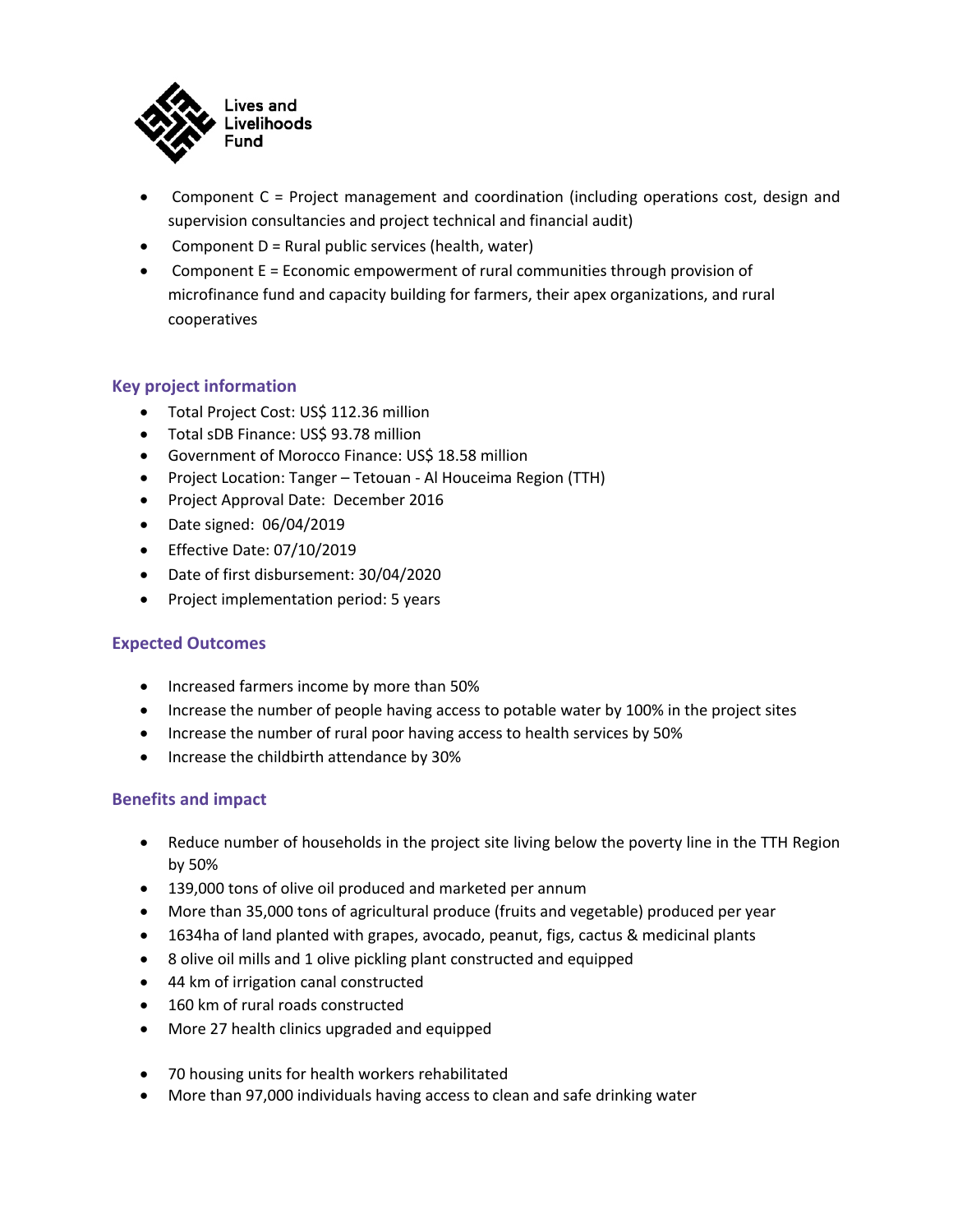

- More than 10,000 cooperative members benefited from microfinance revolving fund by the project completion
- Training of farmers on land management and maintenance
- More than 150 cooperatives capacity strengthened
- Increase of smallholder farmers annual revenue by more than 50%
- The project will be implemented in about 60 communes in seven provinces of Fahs- Anjra; Tétouan; Chefchaoun; Ouezzane; Larache; Fnideq-Madieq; and Al-Hoceima in the region. The communes were selected based on poverty rates, population density, economically active population, potential production and productivity gains, and community isolation index

### **Strategic departments and services**

- Ministry of Economy and Finance (MEF)
- Ministry of Agriculture, Fishery, Rural Development and Water,
- Ministry of Health
- General Guarantee Fund

#### **Donor Partners**

• **Abu Dhabi Fund for Development (ADFD)**

The Abu Dhabi Fund for Development (ADFD) is an aid agency established by the government of Abu Dhabi in 1971. ADFD aims to help developing countries to achieve sustainable socio-economic growth; through financial assistance in the forms of concessionary loans, managing government grants and equities. ADFD also peruses investments in order to encourage the private sector in the recipient countries to play an essential part in accelerating the economic development process, and at the same time playing a pivotal role in strengthening and diversifying the future resources of the Fund.

• **Bill and Melinda Gates Foundation (BMGF)**

The Bill & Melinda Gates Foundation (BMGF) is an American private foundation based in Seattle, Washington. The primary goal of the foundation is to enhance healthcare and reduce extreme poverty across the globe and to expand educational opportunities and access to information technology in the U.S.

• **Islamic Solidarity Fund for Development (ISFD)**

The Islamic Solidarity Fund for Development (ISFD) is dedicated to reducing poverty in its member

countries by promoting pro-poor growth, emphasizing human development, especially improvements in health care and education, and providing financial support to enhance the productive capacity and sustainable means of income for the poor, including financing employment opportunities, providing market outlets especially for the rural poor and improving basic rural and pre-urban infrastructure.

• **King Salman Humanitarian Aid and Relief Centre (KSRelief)**

Saudi Arabia established the King Salman Humanitarian Aid and Relief Centre (KSRelief) in 2015. KSRelief works in 46 countries around the world with a focus on humanitarian and relief work in the Middle East and North Africa region.

#### • **Qatar Fund for Development (QFFD)**

QFFD is a public development institution committed, on behalf of the State of Qatar, to improving the livelihood of communities around the world by Providing financial tools to developing countries in the Arab and Muslim world and beyond for responsive and effective humanitarian and development aid.